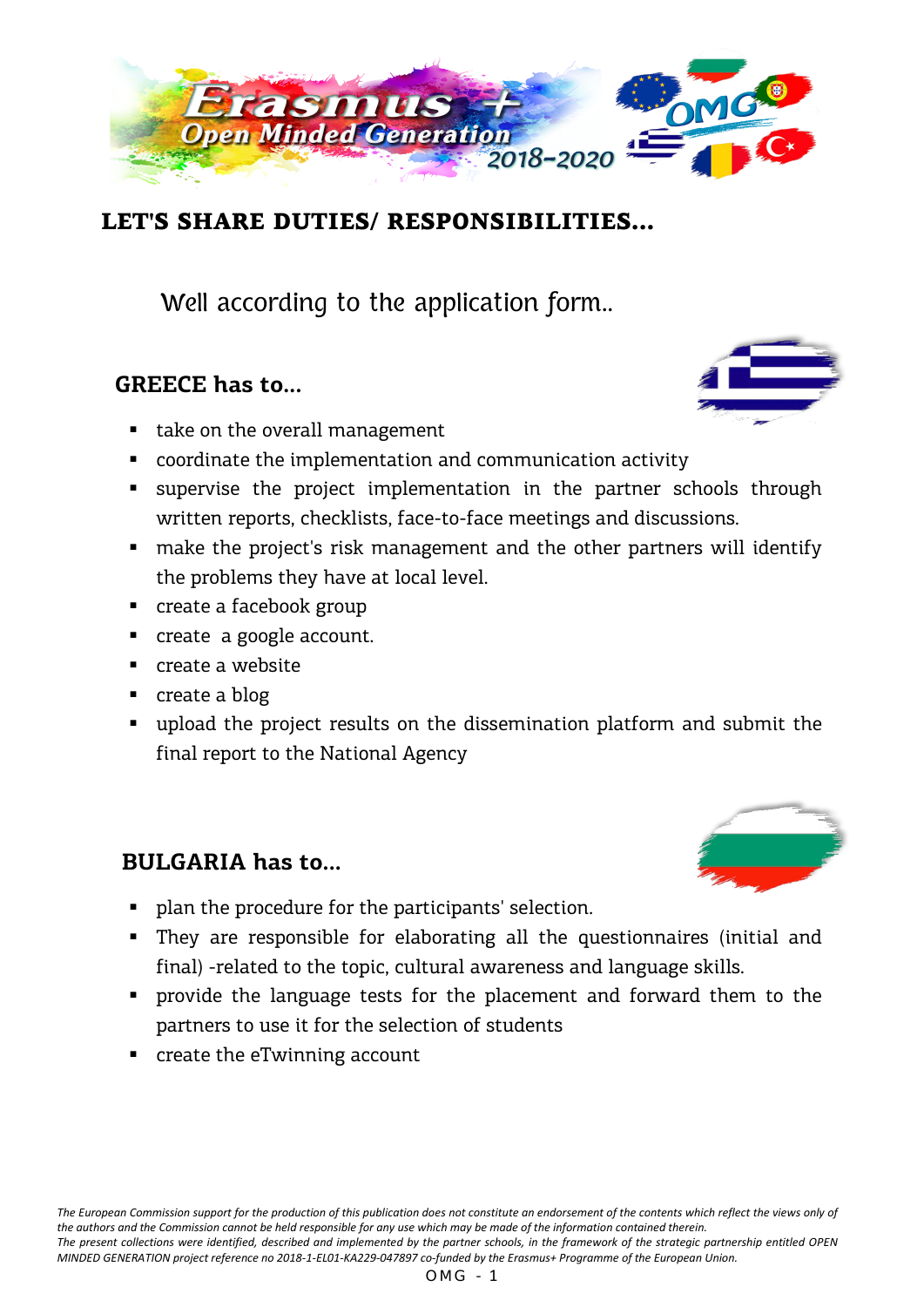# **ROMANIA has to ...**

 prepare the evaluation plan and elaborate evaluation instruments for all the stages of the project. They will collect the outcomes and will forward them to the coordinator. In this way, Turkey will be able to produce the impact report when the project ends.

### **PORTUGAL has to...**

- update the project's outcomes on the project's website
- **EXED** is responsible for the dissemination of the entire project
- **•** create the sustainability plan

### **TURKEY has to...**

 collect all the materials used in the exchanges, in order to create the final output, a booklet with the title "NO HATE in our lives - Breaking free from stereotyping and discrimination"









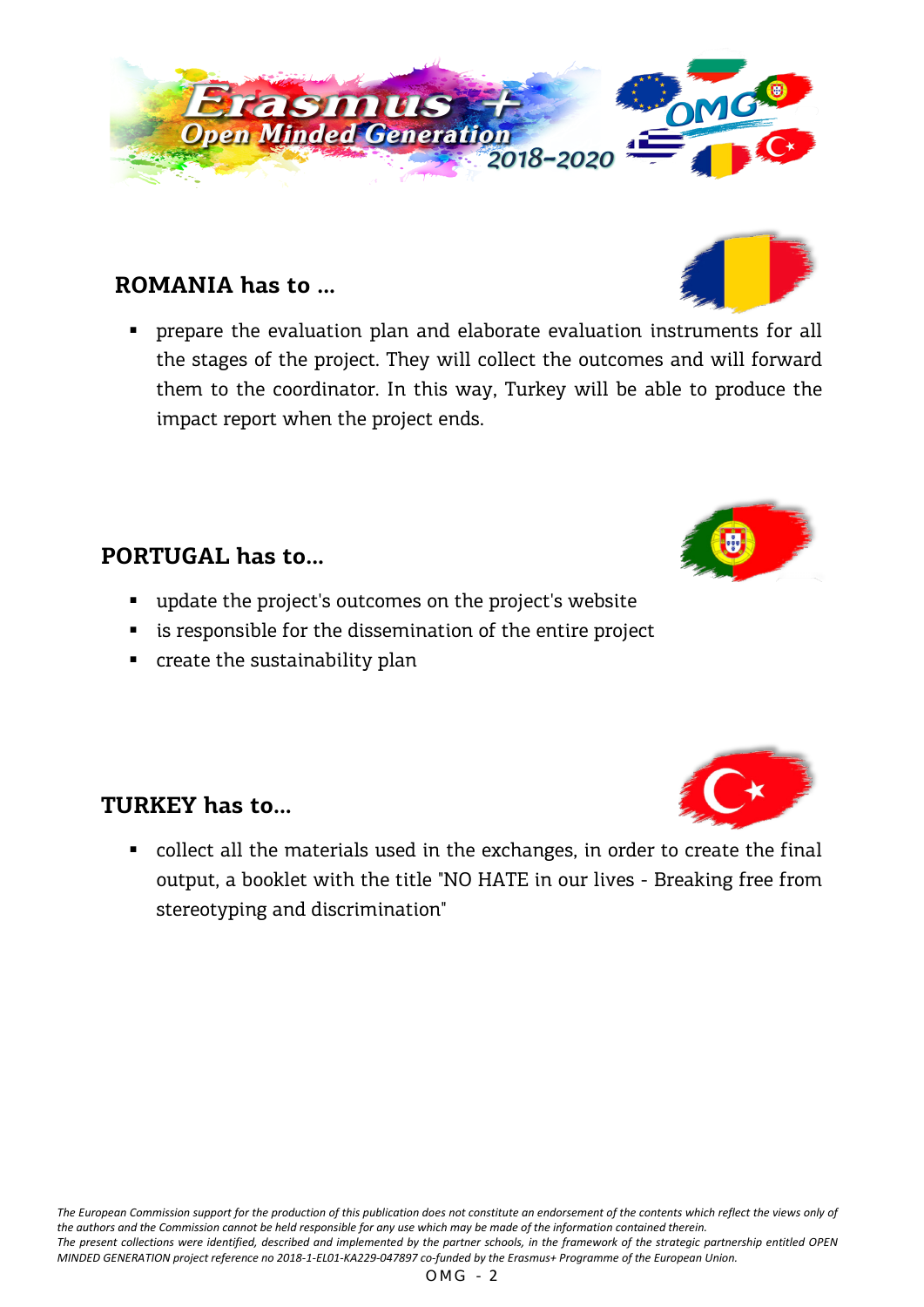

#### **Common tasks:**

Partners from all countries should follow the cooperation plan that we agreed on. All partners will organize the LTT Activities

**GR** will supervise the evaluation and also establish the deadlines for the results' transmission; dissemination

**PT** is responsible for the dissemination, all partners have to send the dissemination materials to **PT** every three months.

**GR** will propose the methodology for the selection of the project teams, All contact persons will monitor the project's implementation at local level and report to the coordinator through written reports, in online meetings,as the coordinator requests.

Each partner is responsible for the preparation of the students before the exchanges, and for the dissemination of the events and activities at local level. They will contribute with ideas, materials and outcomes and also, organize exchanges and practical settlements for hosts. Furthermore, they will assist the coordinator in completing the reporting forms which are going to be submitted to the National Agency.

All partners will report on all LTT activities and upload material on Facebook group and on the blog.

All partners will create the sustainability plan and submit the report to the National Agency.



The European Commission support for the production of this publication does not constitute an endorsement of the contents which reflect the views only of *the authors and the Commission cannot be held responsible for any use which may be made of the information contained therein. The present collections were identified, described and implemented by the partner schools, in the framework of the strategic partnership entitled OPEN MINDED GENERATION project reference no 2018-1-EL01-KA229-047897 co-funded by the Erasmus+ Programme of the European Union.*